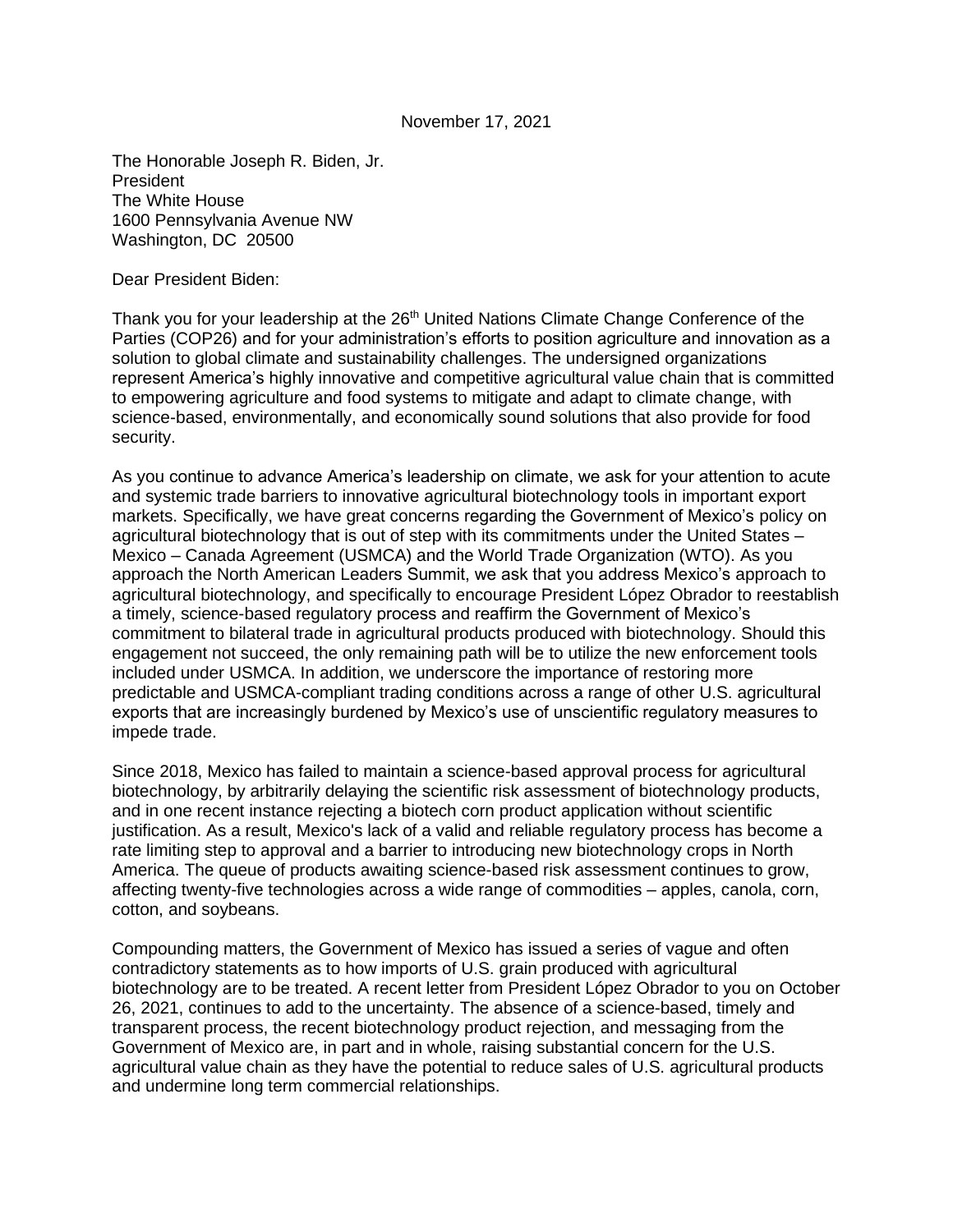Mexico's actions related to agricultural biotechnology are without scientific rationale and misplaced. For over twenty years, the United States has successfully and safely led the world in the commercialization of biotechnology to enable more sustainable farming practices. These innovations reduce greenhouse gas emissions throughout agricultural supply chains, delivering environmentally friendly products and processes to the market and more nutritious offerings to all tables. Future technologies will be critical for producers around the world to be resilient and adaptive to pests, diseases, and extreme weather brought on by climate change.

We greatly appreciate Ambassador Tai and Secretary Vilsack's consistent engagement on these matters. However, we are growing increasingly alarmed as the Government of Mexico has yet to acknowledge U.S. government intervention and articulate a path to compliance. We are concerned that without intervention at the highest-level, Mexico will continue to deny applicants a timely, science-based process and potentially move forward with actions to ban imports of U.S. grains.

Failing to hold Mexico accountable will undermine our efforts to tackle climate change, worsen food insecurity, negatively impact our food systems and the supply chain, and harm the livelihoods of agricultural producers in both the United States and Mexico. Further, if Mexico's actions go unchecked it could embolden other trading partners to take similar actions.

To enable agriculture to address the challenges related to climate change and sustainably increase production to feed a growing world will require producers having access to cutting edge biotechnology tools and predictable, reliable cross border trade and investment. Unfortunately, Mexico's political and regulatory practices are already having negative impacts on decision making throughout the global agricultural supply chain. As such, it is critical the United States takes decisive action to remove Mexico's impediments to agricultural innovation.

Sincerely,

American Farm Bureau Federation Agricultural Retailers Association Alabama Soybean & Corn Association American Feed Industry Association American Seed Trade Association American Soybean Association Arizona Bioindustry Association (AZBio) Arizona Farm Bureau Biocom California **BioCT BioKansas** Bio Nebraska BioNJ Biotechnology Innovation Organization California Farm Bureau California Life Sciences Colorado BioScience Association Corn Refiners Association CropLife International Delaware Farm Bureau Far West Agribusiness Association Florida Feed Association, Inc.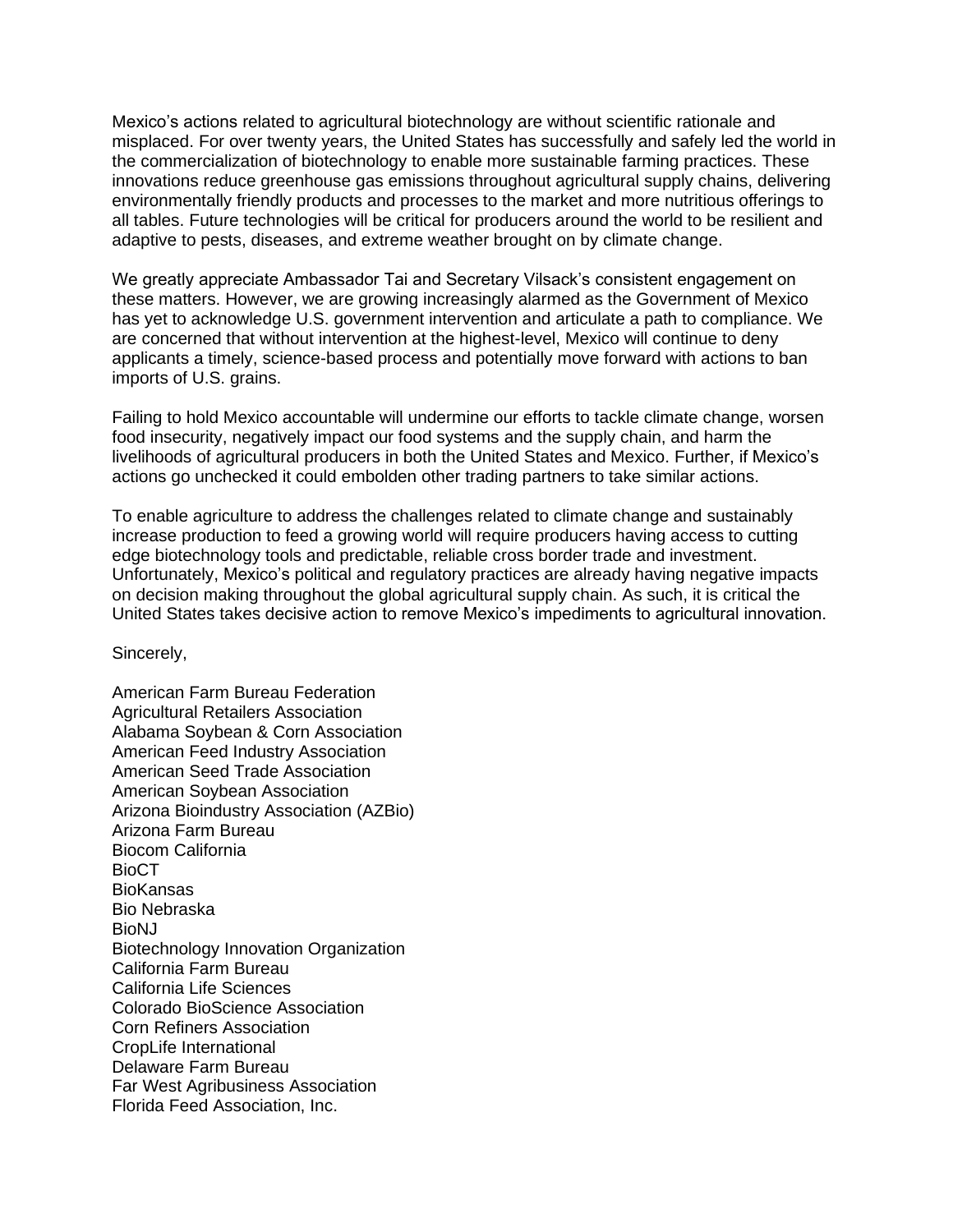Florida Fertilizer & Agrichemical Association Georgia Bio Grain and Feed Association of Illinois Idaho Farm Bureau Federation Illinois Biotechnology Innovation Organization, iBIO Illinois Corn Growers Association Illinois Fertilizer and Chemical Association Indiana Corn Growers Association Indiana Farm Bureau Indiana Health Industry Forum Indiana Soybean Alliance Iowa Biotechnology Association Iowa Corn Growers Association Iowa Farm Bureau Kansas Corn Growers Association Kansas Farm Bureau Kansas Grain and Feed Association Kentucky Corn Growers Association Kentucky Life Sciences Council Louisiana Cotton & Grain Association Louisiana Farm Bureau Federation Maryland Grain Producers Association Michigan Biosciences Industry Association (MichBio) Michigan Corn Growers Association Michigan Farm Bureau Minnesota Corn Growers Association Minnesota Crop Production Retailers Minnesota Farm Bureau Minnesota Grain and Feed Association Mississippi Farm Bureau Federation Missouri Biotechnology Association (MOBIO) Missouri Corn Growers Association Missouri Farm Bureau Missouri Soybean Association Montana Agricultural Business Association National Association of State Departments of Agriculture National Cattlemen's Beef Association National Corn Growers Association National Cotton Council National Council of Farmer Cooperatives National Grain and Feed Association National Milk Producers Federation National Oilseed Processors Association Nebraska Corn Growers Association Nebraska Farm Bureau Federation New Mexico Biotechnology & Biomedical Association New Mexico Farm and Livestock Bureau New York Corn and Soybean Growers Association New York Farm Bureau **NewYorkBIO** North American Export Grain Association